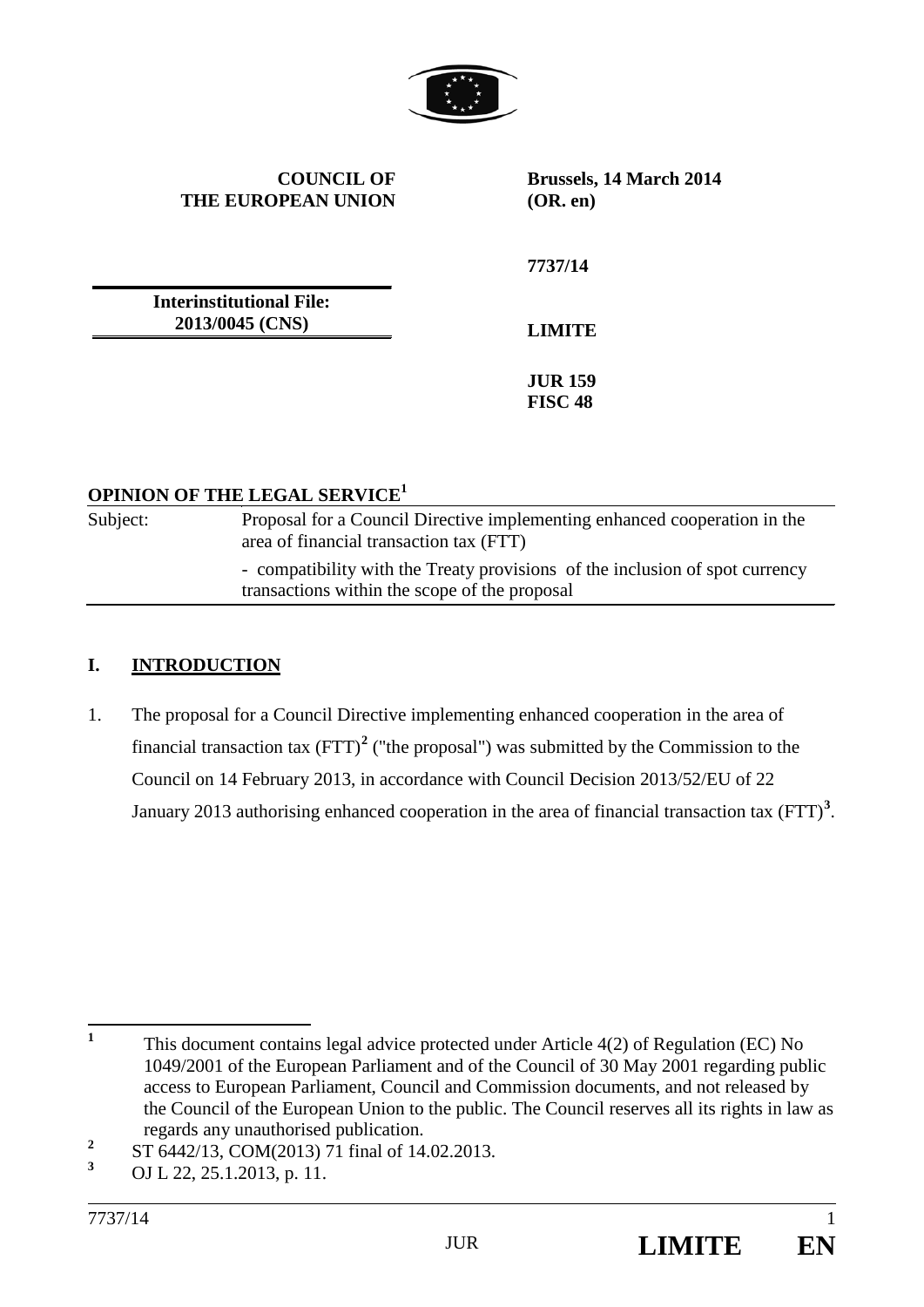In the course of the proceedings of the Working Party on Tax Questions - Indirect Taxation, the Council Legal Service was asked whether the inclusion of spot currency transactions within the scope of the proposal would be compatible with the Treaty provisions. The present opinion aims at answering that question.

# **II. LEGAL BACKGROUND**

2. The relevant provisions of the proposal are the following:

### *"*Article 2 **Definitions**

*1. For the purposes of this Directive, the following definitions shall apply:*

*(....)*

*(2) 'Financial transaction' means any of the following:*

*a) the purchase and sale of a financial instrument before netting or settlement;* 

*b) the transfer between entities of a group of the right to dispose of a financial instrument as owner and any equivalent operation implying the transfer of the risk associated with the financial instrument, in cases not subject to point (a);*

*c) the conclusion of derivatives contracts before netting or settlement;*

*d) an exchange of financial instruments;*

*e) a repurchase agreement, a reverse repurchase agreement, a securities lending and borrowing agreement;*

*(3)'Financial instruments' means financial instruments as defined [*in*]Section C of Annex I to Directive 2004/39/EC of the European Parliament and of the Council[[4](#page-0-0)] , and structured products;*

*(4´)Derivatives contract' means a financial instrument as defined in points (4) to (10) of Section C of Annex I to Directive 2004/39/EC, as implemented by Articles 38 and 39 of Commission Regulation (EC) No 1287/2006[5](#page-1-0) ;(…)"*

<span id="page-1-1"></span>**<sup>4</sup>** OJ L 145, 30.4.2004, p. 1.

<span id="page-1-0"></span>**<sup>5</sup>** OJ L 241, 2.9.2006, p. 1.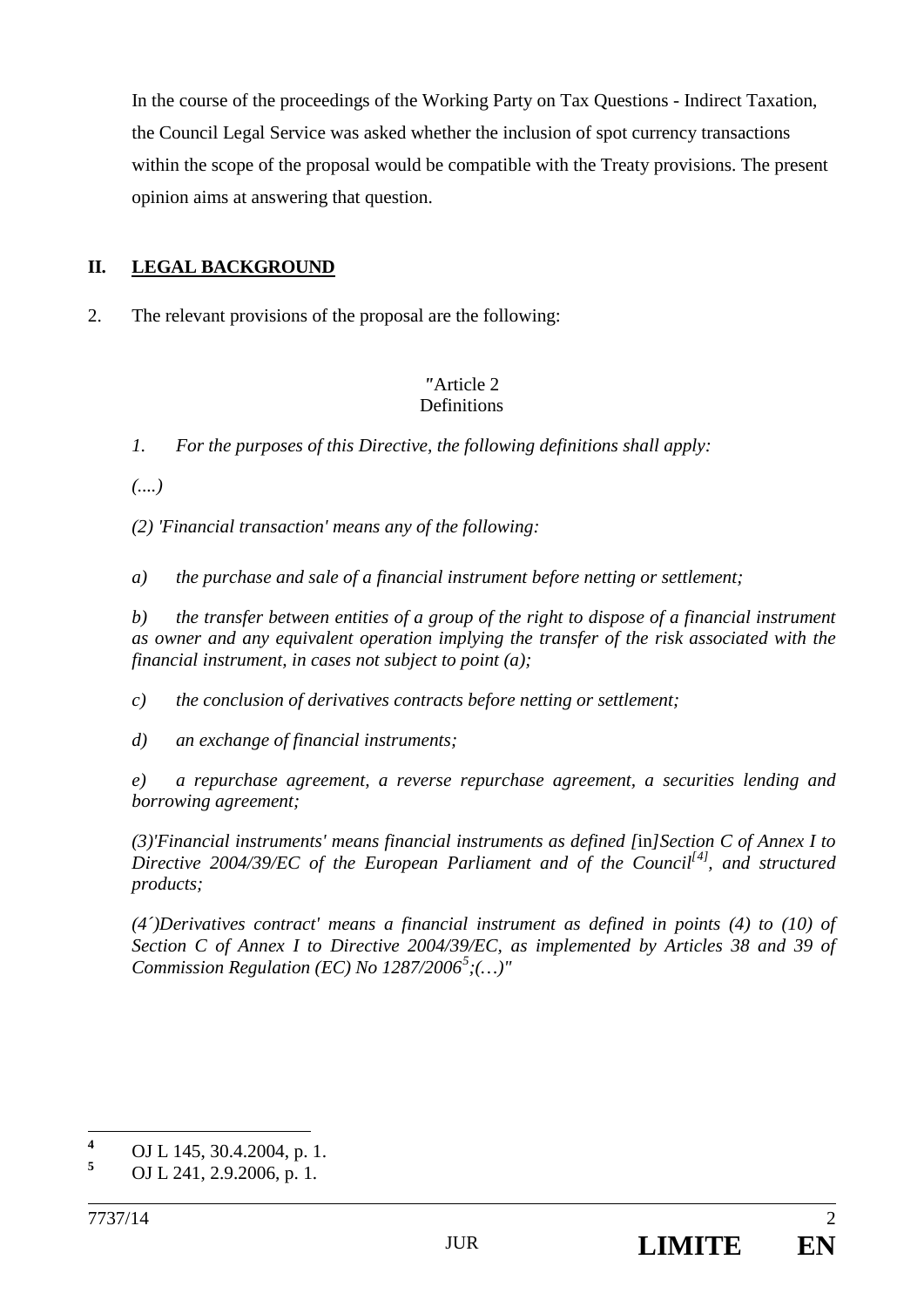### *"Article 3 Scope*

*1. This Directive shall apply to all financial transactions, on the condition that at least one party to the transaction is established in the territory of a participating Member State and that a financial institution established in the territory of a participating Member State is party to the transaction, acting either for its own account or for the account of another person, or is acting in the name of a party to the transaction.*

*(…)"*

3. Section C of Annex I to Directive 2004/39/EC ("MIFID") reads:

### *"Section C*

### *Financial Instruments*

*(1) Transferable securities;* 

*(2) Money-market instruments;* 

*(3) Units in collective investment undertakings;* 

*(4) Options, futures, swaps, forward rate agreements and any other derivative contracts relating to securities, currencies, interest rates or yields, or other derivatives instruments, financial indices or financial measures which may be settled physically or in cash;* 

*(5) Options, futures, swaps, forward rate agreements and any other derivative contracts relating to commodities that must be settled in cash or may be settled in cash at the option of one of the parties (otherwise than by reason of a default or other termination event);* 

*(6) Options, futures, swaps, and any other derivative contract relating to commodities that can be physically settled provided that they are traded on a regulated market and/or an MTF;*

*(7) Options, futures, swaps, forwards and any other derivative contracts relating to commodities, that can be physically settled not otherwise mentioned in C.6 and not being for commercial purposes, which have the characteristics of other derivative financial instruments, having regard to whether, inter alia, they are cleared and settled through recognised clearing houses or are subject to regular margin calls;* 

*(8) Derivative instruments for the transfer of credit risk;* 

*(9) Financial contracts for differences.*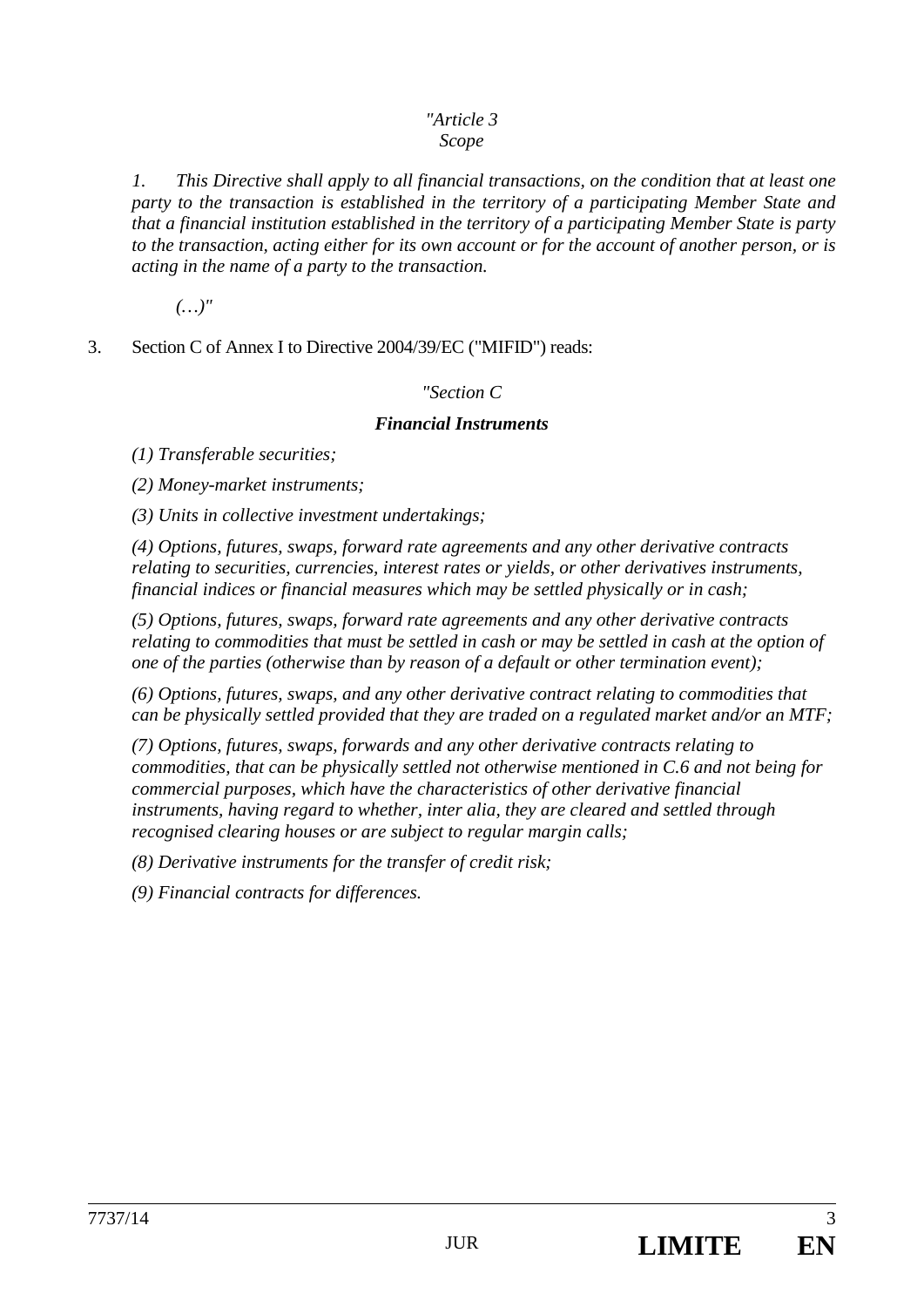*(10) Options, futures, swaps, forward rate agreements and any other derivative contracts relating to climatic variables, freight rates, emission allowances or inflation rates or other official economic statistics that must be settled in cash or may be settled in cash at the option of one of the parties (otherwise than by reason of a default or other termination event), as well as any other derivative contracts relating to assets, rights, obligations, indices and measures not otherwise mentioned in this Section, which have the characteristics of other derivative financial instruments, having regard to whether, inter alia, they are traded on a regulated market or an MTF, are cleared and settled through recognised clearing houses or are subject to regular margin calls."*

# **III. LEGAL ANALYSIS**

### **A. Scope of the proposal**

4. According to Article 3 (1) of the proposal, its scope covers "*all financial transactions*" **[6](#page-1-1)** . According to Article 2 (1), points (2) and (3) thereof, the term "*financial transactions*" covers transactions on financial instruments as defined in Section C of Annex I to MIFID. That definition of financial instruments includes derivative contracts relating to currencies. However, under the same definition, spot currency transactions are not listed amongst the financial instruments. Therefore, according to the proposal, spot currency transactions are not subject to the financial transaction tax**[7](#page-3-0)** .

<sup>&</sup>lt;sup>6</sup> With the exception of certain entities and certain transactions as foreseen in paragraphs (2) and (4) of Article 3 of the proposal that are of no relevance for the present legal analysis.

<span id="page-3-1"></span><span id="page-3-0"></span>**<sup>7</sup>** According to point 3.3.2 of the explanatory memorandum of the proposal, "[*i]t emerges from the definitions used that spot currency transactions are not taxable financial transactions, while currency derivatives contracts are".*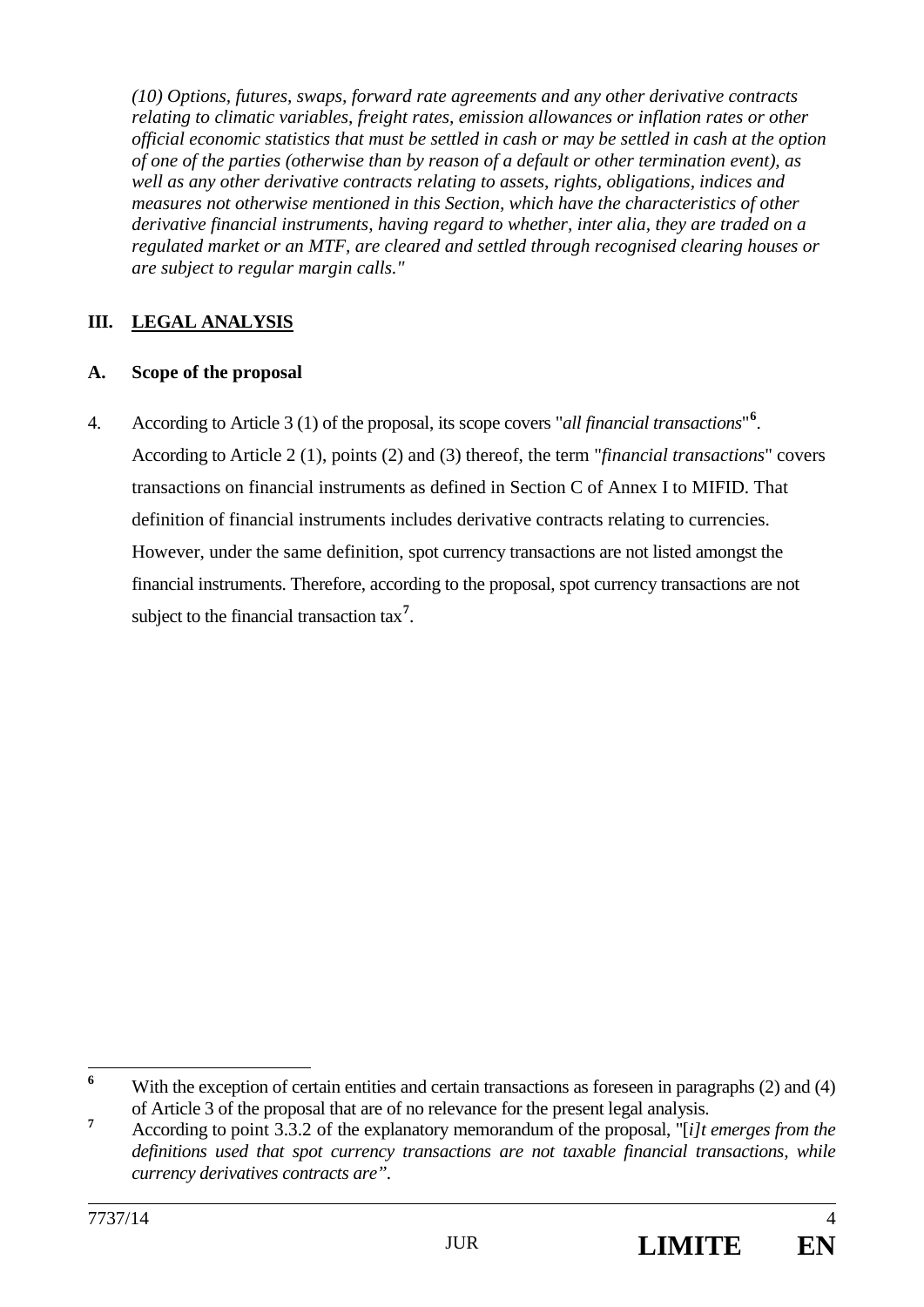5. The exclusion of spot currency transactions from the scope of the proposal does not merely result from the reference to MIFID provisions, but was a deliberate choice by the Commission justified by the need to preserve the free movement of capital**[8](#page-3-1)** . The impact assessment accompanying the proposal specifies that "[a]*dding certain products, notably spot currency transactions, has also been raised and discussed as an option in the Working Party of the Council. However, as according to the Commission such a spot currency transaction is not a transaction in a financial instrument but simply a capital movement (like a payment) and as taxing this capital movement would not comply with Article 63 TFEU, this option is discarded*." **[9](#page-4-0)**

### **B. Compatibility with Treaty provisions of the inclusion of spot currency transactions**

- 6. Within the above described context, it should be examined whether amending the proposal in order to include spot currency transactions within its scope would be compatible with the Treaty provisions.
	- *a) Free movement of capital*
- 7. At the outset, the Legal Service wishes to comment on the Commission's analysis according to which enlarging the scope of the proposal to spot currency transactions would amount to taxing a capital movement and would accordingly not respect the principle of the free movement of capital.

<span id="page-4-1"></span>**<sup>8</sup>** See explanatory memorandum p. 9.

<span id="page-4-0"></span>**<sup>9</sup>** See ST 6442/13 ADD 1 (SWD(2013) 29 final), p. 26, footnote 35. For more extensive explanations, see impact assessment accompanying the Commission's proposal of 28.09.2011, ST 14942/11 (SEC(2011) 1102 final), ADD 8, p. 14, Box (5), "*Legal issues with a CTT*".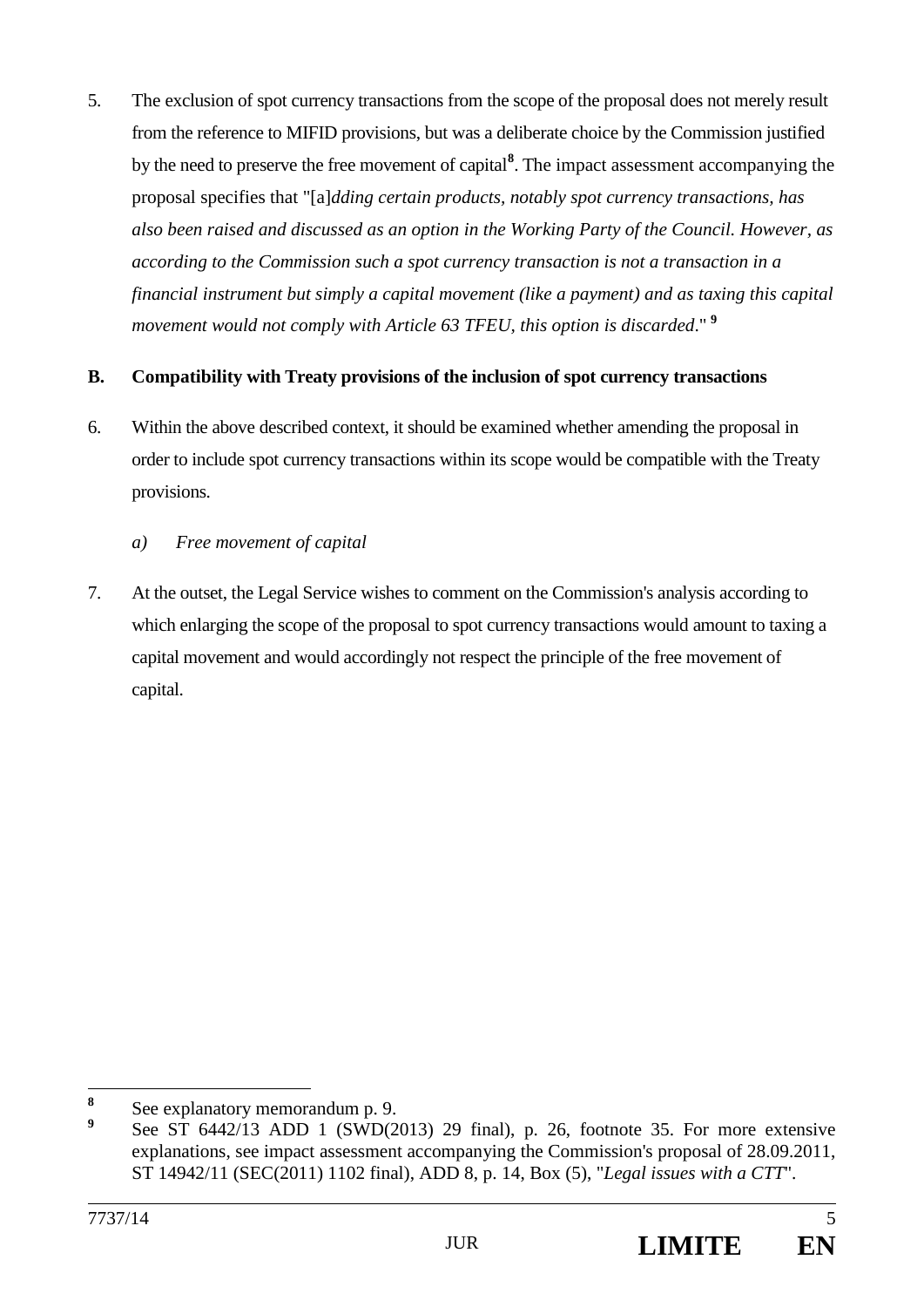- 8. First, that analysis focuses on spot currency transactions within the context of underlying transactions, such as the purchase of goods or services (current payments), and overlooks the case of spot currency transactions that are not linked to any underlying transaction**[10](#page-4-1)**. Arguably, the taxation of spot currency transactions ancillary to underlying operations could be regarded as materially restricting the exercise of Treaty-based fundamental freedoms. However, the fact remains that spot currency transactions can take place on an autonomous basis, unrelated to the performance of any underlying economic activity**[11](#page-5-0)**. Therefore, the Legal Service is of the view that the taxation of spot currency transactions cannot be considered *in abstracto* as an unjustified restriction to the free movement of capital.
- 9. Second, the distinction made by the Commission between "*capital movement*" and "*transaction in a financial instrument*" in the above mentioned impact assessment is not supported by Union legislation and settled case law. While the Treaty provisions do not define the term "*movement of capital*", the Court<sup>[12](#page-5-1)</sup> refers to the indicative nomenclature contained in Annex I to Directive 88/361/EEC of 24 June 1988 for the implementation of Article 67 of the EEC Treaty**[13](#page-5-2)**, which brought about the full liberalization of capital movements and which enumerates several types of financial instruments falling within the scope of the movement of capital. From this point of view, there would be no difference, in terms of the assessment of their compatibility with the free movement of capital, between taxing financial instruments and taxing spot currency transactions.

**<sup>10</sup>** For a distinction between current payments and movement of capital, see judgment of 31 January 1984 in Joined Cases 286/82 and 26/83, *Luisi and Carbone*, ECR p. 00377, paragraph 21; judgment of 14 December 1995 in Joined Cases C-163/94, C-165/94 and C-250/94, *Sanz de Lera*, ECR p. I-04821, paragraph 17.

<span id="page-5-3"></span><span id="page-5-0"></span><sup>&</sup>lt;sup>11</sup> In practical terms, it would be difficult to separate the two kinds of spot currency transactions for the purpose of distinguishing whether they are or not subject to the financial transaction tax.

<span id="page-5-1"></span>**<sup>12</sup>** See judgments of the Court of 4 June 2002 in Case C-367/98, *Commission/ Portugal*, ECR p. I-04731, paragraph 37; of 13 May 2003 in Case C-98/01, *Commission/UK,* ECR p. I-04641, paragraph 39; of 23 February 1995 in Joined cases C-358/93 and C-416/93, *Aldo Bordessa*, ECR p. I-00361, paragraph 17; of 6 June 2000 in Case C-36/98, *Verkooijen*, ECR p. I-04071, paragraphs 27-28; of 16 March 1999 in Case C-222/97, *Trummer and Mayer*, ECR p. I-01661, paragraphs 20-21.

<span id="page-5-2"></span>**<sup>13</sup>** OJ 1988 L178, 8.7.1988, p. 5.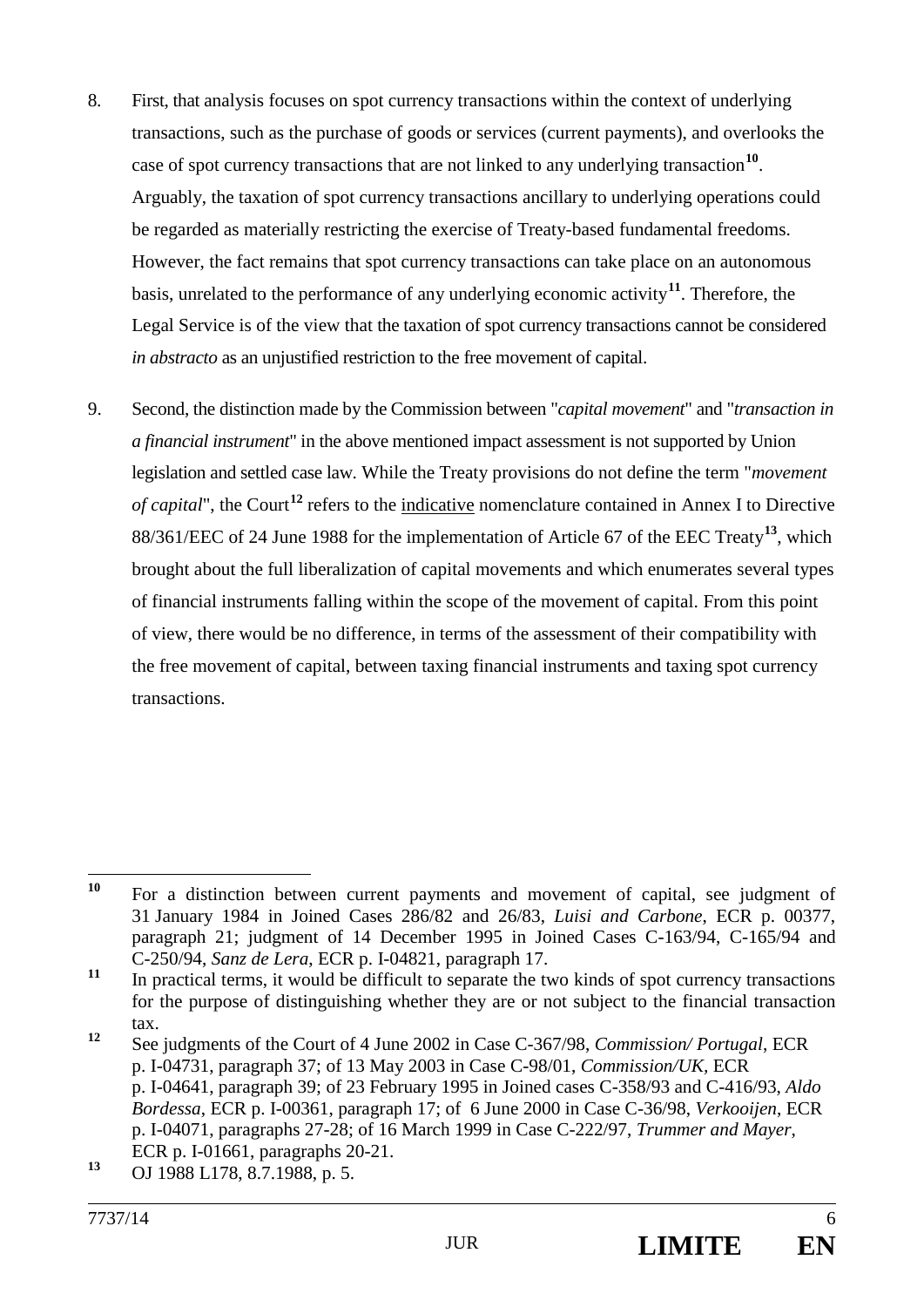- 10. Last but not least, in principle, harmonisation measures that apply equally to all Member States, that intend to approximate previously disparate national rules and that, as such, are genuinely addressed at the establishment of the internal market, cannot be considered as incompatible with the Treaty fundamental freedoms referred to in Article 26(2) of the Treaty on the Functioning of the European Union (TFEU)**[14](#page-5-3)**.
- 11. It flows from the above considerations that expanding the scope of the proposal to include spot currency transactions would not necessarily violate the free movement of capital.
- 12. However, it should be pointed out that the taxation of spot currency transactions cannot be regarded *per se* as a way to attain the objectives pursued by the proposal, that target the markets of financial instruments.

# *b) Council's power of amendment*

13. Assuming that it were envisaged to amend the proposal in order to include spot currency transactions in its scope, the question should be raised whether that falls within the amendment powers which are available to the Council.

<span id="page-6-0"></span>**<sup>14</sup>** See judgements of 13 November 1990 in Case C-331/88, *Fedesa*, ECR 1990 p. I-04023, paragraphs 19 and 20; of 5 October 1997 in Case C-5/77, *Denkavit*, ECR 1977 p. 01555, paragraph 35; of 30 November 1983 in Case C-227/82, *Leendert van Bennekom*, ECR 1983, p. 03883, paragraph 35; of 29 February 1984 in Case C-37/83, *Rewe-Zentral AG*, ECR 1984, p. 01229, paragraph 19. It should be nevertheless mentioned for the sake of completeness that, in the absence of full harmonisation, national measures adopted in line with Union harmonisation legislation (such as exemptions, temporary derogations, harmonisation in stages) must be compatible with the Treaty fundamental freedoms, see C-5/77 above, paragraph 34; C-227/82 above, paragraph 35; C-37/83 above, paragraph 20; judgment of 26 October 2010 in Case C-97/09, *Schmelz*, ECR 2010 p. I-10465, paragraphs 50-54; of 16 December 2008 in Case C-127/07, *Arcelor Atlantique et Lorraine*, ECR 2008 p. I-09895, paragraph 57 and case law cited.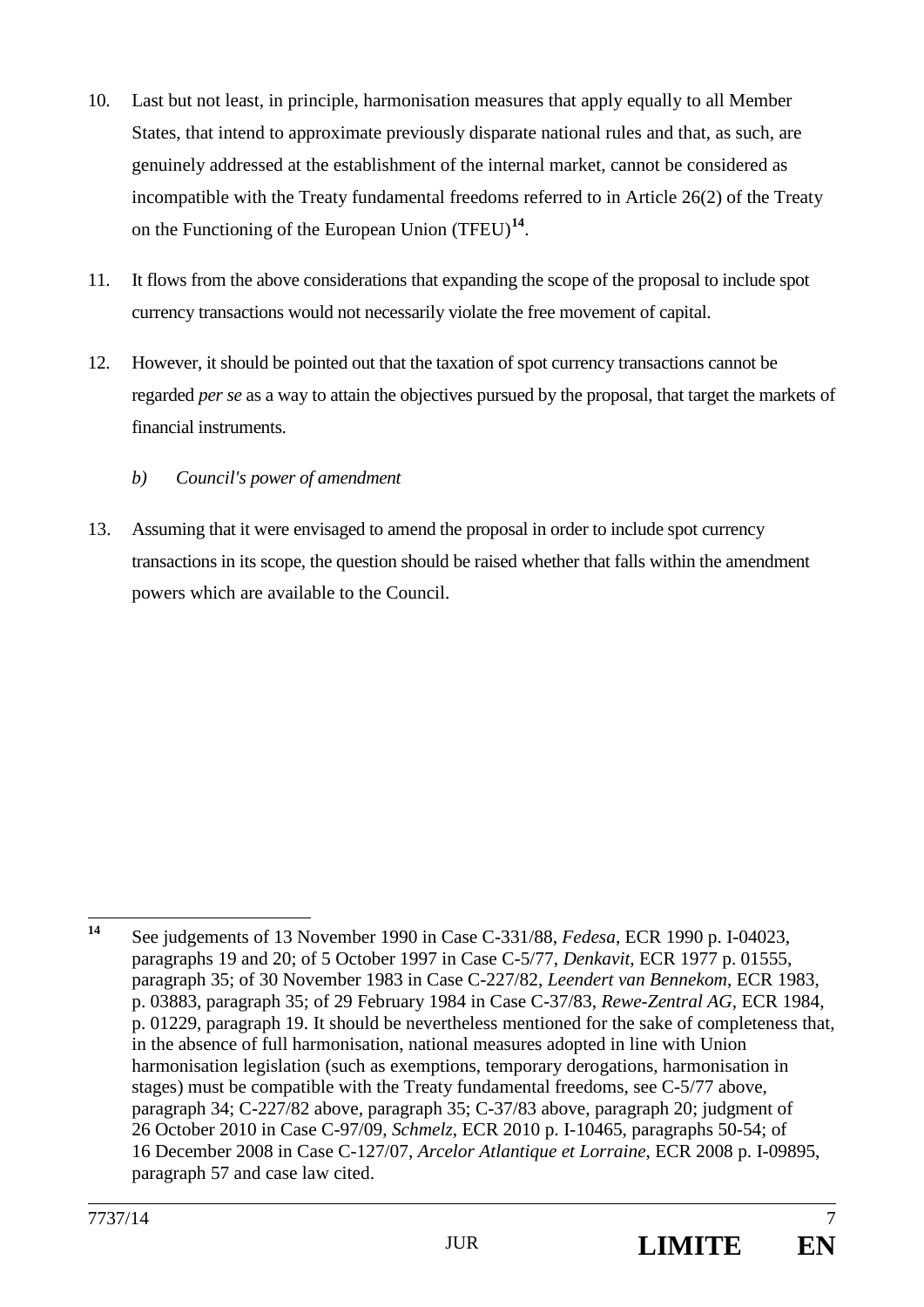- 14. Pursuant to Article 20(1) of the Treaty on European Union (TEU), "*Member States which wish to establish enhanced cooperation between themselves within the framework of the Union's nonexclusive competences may make use of its institutions and exercise those competences by applying the relevant provisions of the Treaties, subject to the limits and in accordance with the detailed arrangements laid down in this Article and in Articles 326 to 334 of the Treaty on the Functioning of the European Union*." (emphasis added) Accordingly, the role of the institutions and the procedures laid down by the Treaties must be respected within the framework of the Treaty provisions on enhanced cooperation.
- 15. Regarding the possibility for the Council to amend the Commission's proposal, Article 293(1) TFEU provides that *"[w]here, pursuant to the Treaties, the Council acts on a proposal from the Commission, it may amend that proposal only by acting unanimously (…)"***[15](#page-6-0)**. Consequently, whenever the Council intends to amend a proposal against the intention of the Commission, unanimity is required.
- 16. However, in the light of settled case law, the power of the legislator to amend Commission's proposals, even if the Council acts by unanimity pursuant to Article 293(1) TFEU, is not unlimited. The Court has held that the amendments to a proposal must remain within the scope determined by the Commission. According to the Court, this is the case when the amended act does not alter the nature of the proposal, determined by the subject-matter and the objectives thereof **[16](#page-7-0)**. It is against that yardstick that the inclusion of spot currency transactions in the scope of the proposal needs to be measured.

<sup>&</sup>lt;sup>15</sup> The unanimity required would be that of the Participating Member States only, pursuant to Article 330, second paragraph TFEU.

<span id="page-7-1"></span><span id="page-7-0"></span>**<sup>16</sup>** See in this respect judgments of 11 November 1997 in Case C-408/95, *Eurotunnel*, ECR p. I-06315, paragraphs 35 to 39 and of 30 May 1989 in Case 355/87, *Commission/ Council*, ECR p. 01517, paragraphs 42 to 44. See also Legal Service opinions of 19 September 2002 (ST 12151/02), of 30 October 2003 (ST 14181/03), of 26 April 2004 (ST 8748/04) and of 4 February 2009 (ST 6096/09).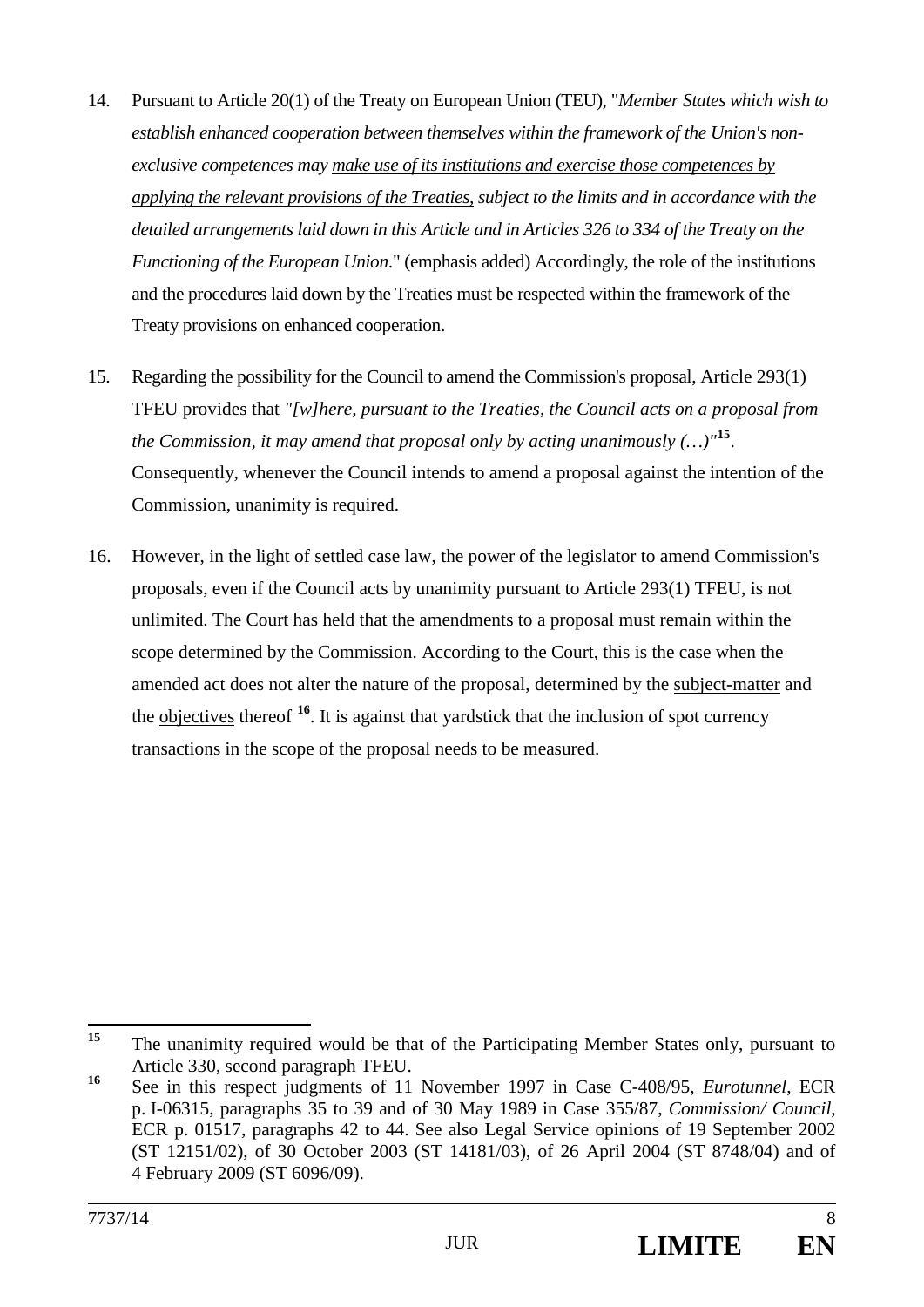- 17. Regarding the subject-matter of the proposal, as described above, it relates to financial transactions with respect to financial instruments as defined by Union legislation. In this respect, the inclusion of spot currency transactions in the scope of the proposal would substantively alter the subject-matter thereof: the financial transaction tax would not be "financial" anymore, but it would expand to a wide range of transactions that are not related to financial markets.
- 18. As for the objectives thereof, the proposal refers mainly to the following<sup>[17](#page-7-1)</sup>:
	- to ensure the proper functioning of the internal market for transactions in financial instruments and to avoid distortion of competition between financial instruments;
	- to ensure that financial institutions make a fair and substantial contribution to covering the costs of the recent crisis; and
	- to create appropriate disincentives for transactions that do not enhance the efficiency of financial markets thereby complementing regulatory measures to avoid future crises.
- 19. Through the prism of the above objectives, it is quite straightforward that taxation of spot currency transactions is neither relevant nor appropriate for the attainment thereof. Regarding the first stated objective, as described above, spot currency transactions are not transactions in financial instruments. Regarding the second stated objective, spot currency transactions mainly concern the day-to-day transactions of the real economy that are not related to the recent financial crisis. Last, regarding the third stated objective, spot currency transactions are not carried out in the financial markets as regulated by Union legislation. Consequently, an expansion of the scope of the proposal to spot currency transactions would substantively alter its objectives.

**<sup>17</sup>** See Recital (1) and explanatory memorandum, pages 2 and 4.